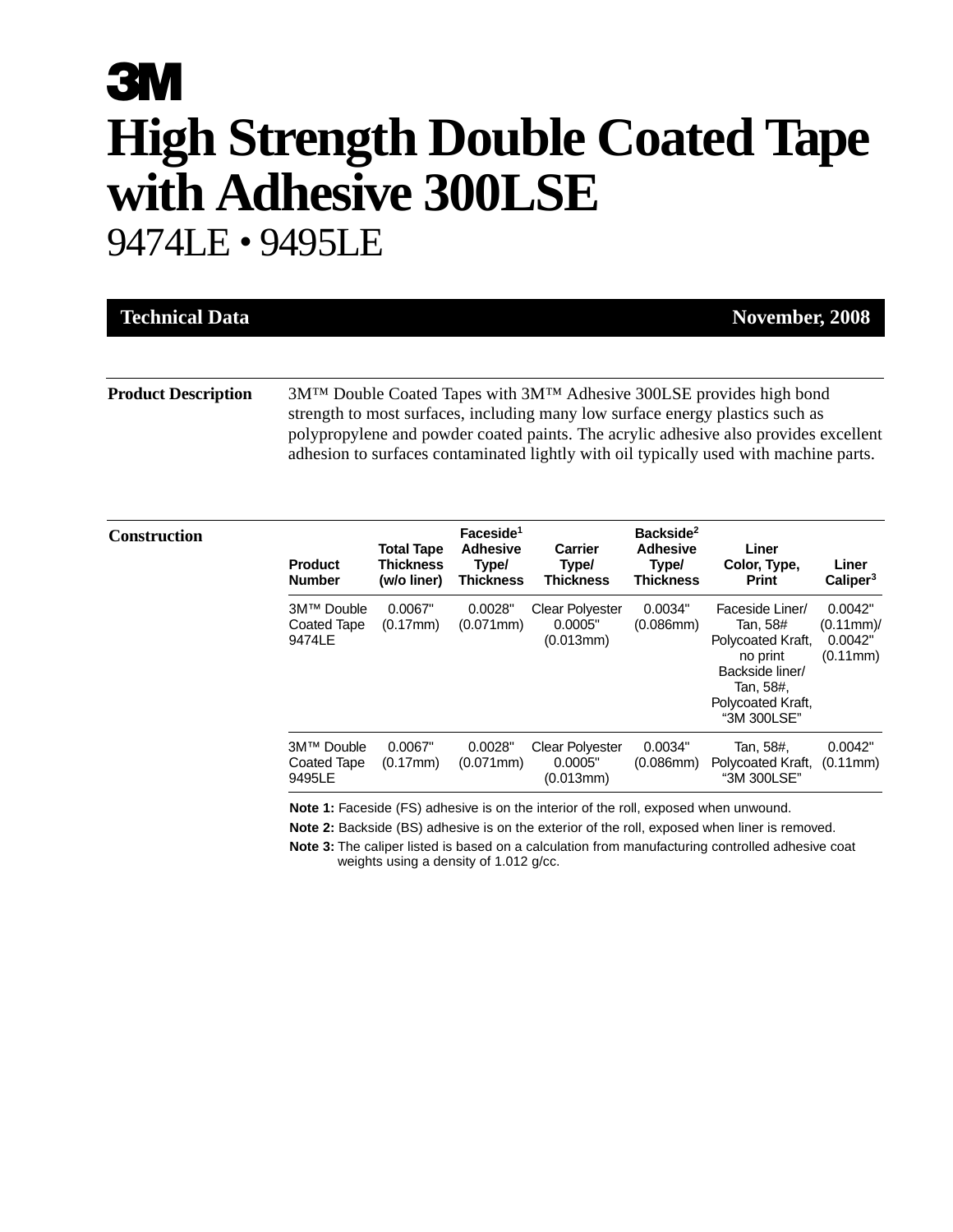9474LE • 9495LE

| <b>Typical Physical</b><br><b>Properties and</b><br><b>Performance</b> | Note: The following technical information and data should be considered representative or<br>typical only and should not be used for specification purposes. |                                              |  |  |  |
|------------------------------------------------------------------------|--------------------------------------------------------------------------------------------------------------------------------------------------------------|----------------------------------------------|--|--|--|
| <b>Characteristics</b>                                                 | <b>Product Number</b>                                                                                                                                        | 3M™ Double Coated Tapes<br>9474LE, 9495LE    |  |  |  |
|                                                                        | Adhesion to stainless steel<br>ASTM D3330 - 180 degree<br>2 mil polyester as backing                                                                         | Oz/in<br>(N/100 mm)<br>Faceside / Backside   |  |  |  |
|                                                                        | - 72 hour RT                                                                                                                                                 | 100 (113) / 105 (119)                        |  |  |  |
|                                                                        | Adhesion to stainless steel<br>ASTM D3330 - 90 degree<br>2 mil al foil                                                                                       | Oz/in<br>(N/100 mm)<br>Faceside/Backside     |  |  |  |
|                                                                        | - 15 minute RT                                                                                                                                               | 70 (79) / 80 (90)                            |  |  |  |
|                                                                        | - 72 hour RT                                                                                                                                                 | 85 (96) / 100 (113)                          |  |  |  |
|                                                                        | - 72 hour $158^{\circ}$ F (70 $^{\circ}$ C)                                                                                                                  | 106 (119) / 130 (147)                        |  |  |  |
|                                                                        | Adhesion to other surfaces<br>ASTM D3330 - 90 degree,<br>2 mil al foil, 72 hour RT                                                                           | Oz/in<br>$(N/100$ mm)<br>Faceside / Backside |  |  |  |
|                                                                        | <b>ABS</b>                                                                                                                                                   | 100 (124) / 90 (102)                         |  |  |  |
|                                                                        | Polypropylene                                                                                                                                                | 90 (102) / 80 (90)                           |  |  |  |
|                                                                        | Polycarbonate                                                                                                                                                | 150 (169) / 140 (158)                        |  |  |  |
|                                                                        | Glass                                                                                                                                                        | 90 (102) / 100 (113)                         |  |  |  |
|                                                                        | Shear Strength - ASTM D3654<br>Modified $-$ (.5 inch <sup>2</sup> sample size)                                                                               |                                              |  |  |  |
|                                                                        | 1000 grams at 72°F (22°C)                                                                                                                                    | >10,000 minutes                              |  |  |  |
|                                                                        | 500 grams at 158°F (70°C)                                                                                                                                    | $>10,000$ minutes                            |  |  |  |
|                                                                        | Relative High Temperature<br><b>Operating Ranges:</b>                                                                                                        |                                              |  |  |  |
|                                                                        | Long Term (days, weeks)                                                                                                                                      | 200°F (93°C)                                 |  |  |  |
|                                                                        | Short Term (minutes, hours)                                                                                                                                  | 300°F (149°C)                                |  |  |  |
|                                                                        | <b>Relative Solvent Resistance:</b>                                                                                                                          | Very Good                                    |  |  |  |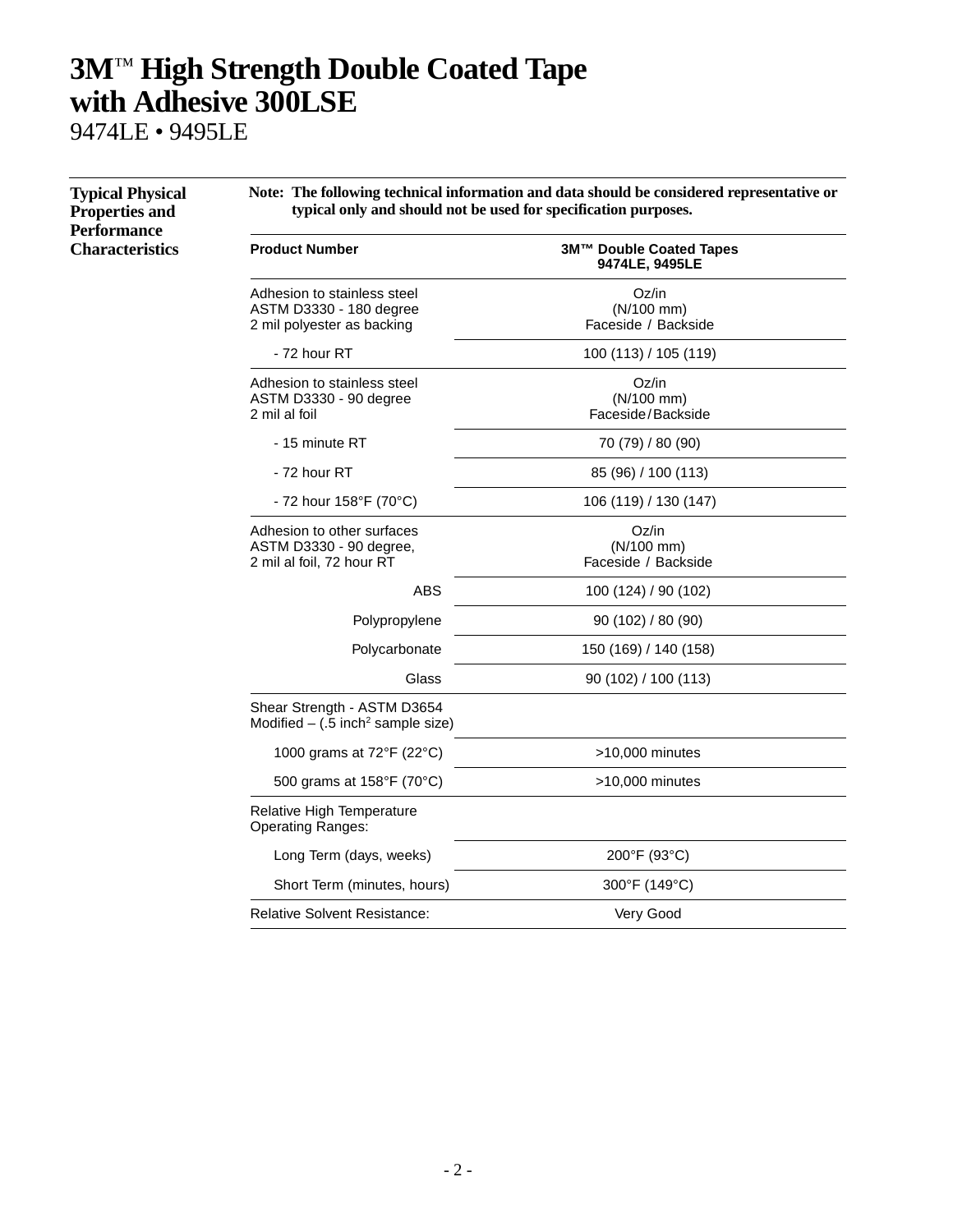9474LE • 9495LE

| <b>Available Sizes</b>                  | Roll length, width, slitting tolerance, core size.                                                                                                                                                                                                                                                                                                                 |                                                                                                                                                 |                                  |  |  |
|-----------------------------------------|--------------------------------------------------------------------------------------------------------------------------------------------------------------------------------------------------------------------------------------------------------------------------------------------------------------------------------------------------------------------|-------------------------------------------------------------------------------------------------------------------------------------------------|----------------------------------|--|--|
|                                         |                                                                                                                                                                                                                                                                                                                                                                    | 3M™ Double Coated<br>Tape 9474LE                                                                                                                | 3M™ Double Coated<br>Tape 9495LE |  |  |
|                                         | Maximum Length in:                                                                                                                                                                                                                                                                                                                                                 |                                                                                                                                                 |                                  |  |  |
|                                         | 1/2" to 63/64"                                                                                                                                                                                                                                                                                                                                                     |                                                                                                                                                 | 180 yds. (164 m)                 |  |  |
|                                         | 1" to 3"                                                                                                                                                                                                                                                                                                                                                           |                                                                                                                                                 | 360 yds. (329 m)                 |  |  |
|                                         | 3" to 48"                                                                                                                                                                                                                                                                                                                                                          |                                                                                                                                                 | 360 yds. (329 m)                 |  |  |
|                                         | 48" to 54"                                                                                                                                                                                                                                                                                                                                                         |                                                                                                                                                 | 360 yds. (329 m)                 |  |  |
|                                         | Tolerance                                                                                                                                                                                                                                                                                                                                                          |                                                                                                                                                 | $± 1/32$ in. (0.08 mm)           |  |  |
|                                         | Core ID                                                                                                                                                                                                                                                                                                                                                            |                                                                                                                                                 | 3.0 in. (76.2 mm)                |  |  |
|                                         | <b>Sheet Size</b>                                                                                                                                                                                                                                                                                                                                                  | 24" x 36"                                                                                                                                       | Not Available                    |  |  |
|                                         |                                                                                                                                                                                                                                                                                                                                                                    |                                                                                                                                                 |                                  |  |  |
| <b>Features</b>                         | • This tape has a film carrier which can add dimensional stability to foams and other<br>substrates and also makes it easier to handle the tape during slitting and die-cutting.                                                                                                                                                                                   |                                                                                                                                                 |                                  |  |  |
|                                         | • 3MTM Double Coated Tape 9474LE features a dual liner for ease in selective die<br>cutting.                                                                                                                                                                                                                                                                       |                                                                                                                                                 |                                  |  |  |
|                                         |                                                                                                                                                                                                                                                                                                                                                                    | • The bond strength of 3M <sup>TM</sup> Adhesive 300LSE increases as a function of time and<br>temperature, and has very high initial adhesion. |                                  |  |  |
| <b>Application</b><br><b>Techniques</b> | Bond strength is dependent upon the amount of adhesive-to-surface contact developed.<br>Firm application pressure and moderate heat, from $100^{\circ}F(38^{\circ}C)$ to $130^{\circ}F(54^{\circ}C)$ , will<br>assist the adhesive in developing intimate contact with the bonding surface.                                                                        |                                                                                                                                                 |                                  |  |  |
|                                         | To obtain optimum adhesion, the bonding surfaces must be clean, dry and well unified.<br>Some typical surface cleaning solvents are isopropyl alcohol or heptane.*                                                                                                                                                                                                 |                                                                                                                                                 |                                  |  |  |
|                                         | Ideal tape application temperature range is $70^{\circ}$ F to $100^{\circ}$ F (21 $^{\circ}$ C to 38 $^{\circ}$ C). Initial tape<br>application to surfaces at temperatures below 50°F (10°C) is not recommended because<br>the adhesive becomes too firm to adhere readily. However, once properly applied, low<br>temperature holding is generally satisfactory. |                                                                                                                                                 |                                  |  |  |
|                                         | *Carefully read and follow the manufacturer's precautions and directions for use when<br>working with solvents. These cleaning recommendations may not be compliant with<br>the rules of certain Air Quality Management Districts in California; consult applicable<br>rules before use.                                                                           |                                                                                                                                                 |                                  |  |  |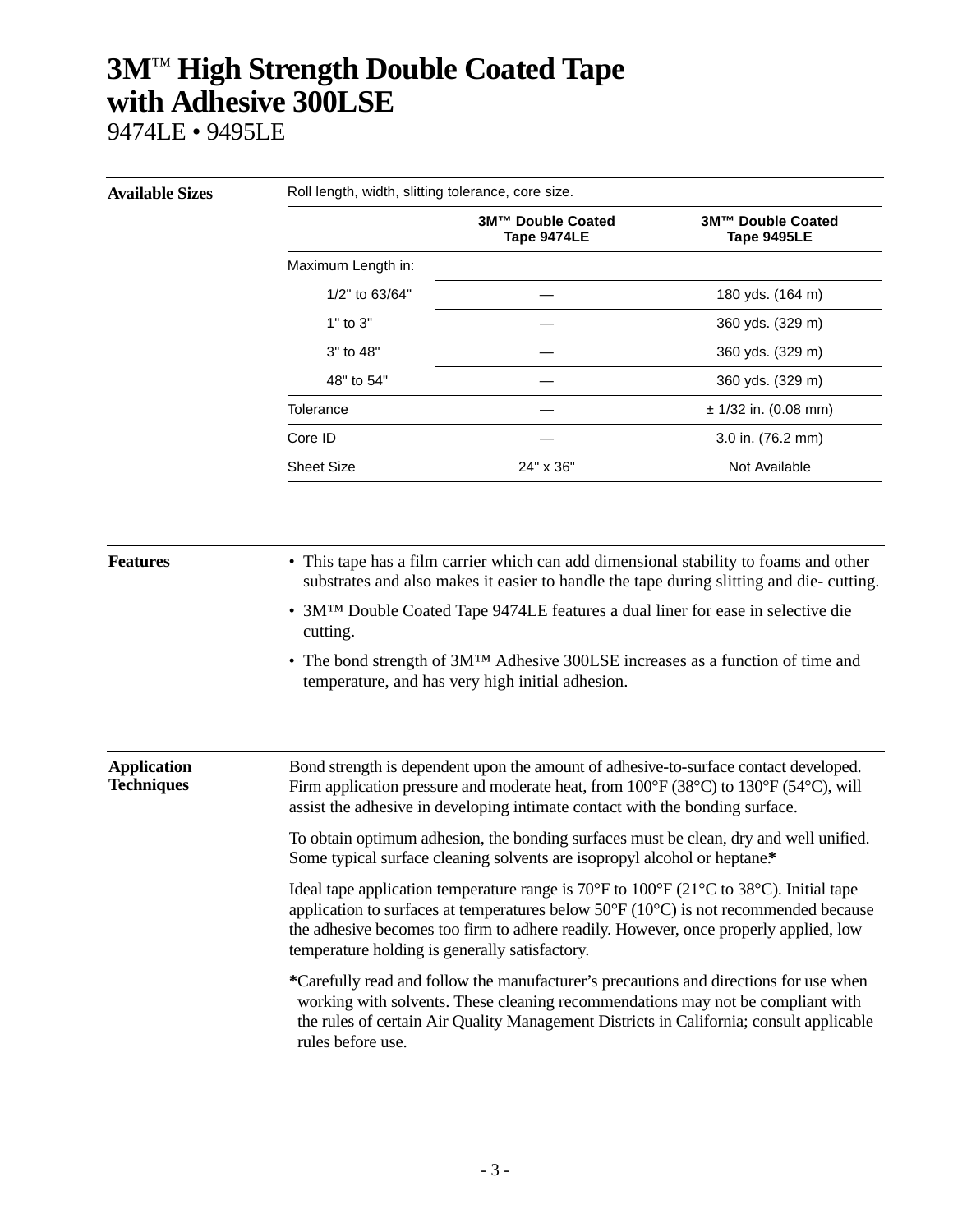9474LE • 9495LE

| <b>Environmental</b><br><b>Performance</b> | <b>Humidity Resistance:</b> High humidity has minimal effect on adhesive performance.<br>No significant reduction in bond strength is observed after exposure for 7 days at<br>90°F (32°C) and 90% relative humidity.                                                                             |
|--------------------------------------------|---------------------------------------------------------------------------------------------------------------------------------------------------------------------------------------------------------------------------------------------------------------------------------------------------|
|                                            | <b>UV Resistance:</b> When properly applied, nameplates and decorative trim parts are<br>not adversely affected by exposure.                                                                                                                                                                      |
|                                            | Water Resistance: Immersion in water has no appreciable effect on the bond<br>strength. After 100 hours at room temperature, the high bond strength is maintained.                                                                                                                                |
|                                            | Temperature Cycling Resistance: High bond strength is maintained after cycling<br>four times through:                                                                                                                                                                                             |
|                                            | 4 hours at $158^{\circ}F(70^{\circ}C)$<br>4 hours at $-20^{\circ}F(-29^{\circ}C)$<br>4 hours at $73^{\circ}F(22^{\circ}C)$                                                                                                                                                                        |
|                                            | Chemical Resistance: When properly applied, nameplate and decorative trim parts<br>will hold securely after exposure to numerous chemicals including oil, mild acids<br>and alkalis.                                                                                                              |
| <b>Application Ideas</b>                   | • Foam to powder coated painted surfaces.                                                                                                                                                                                                                                                         |
|                                            | • Low surface energy plastic adhesion.                                                                                                                                                                                                                                                            |
| <b>Application Equipment</b>               | To apply adhesives in a wide web format, lamination equipment is required to<br>ensure acceptable quality. To learn more about working with pressure-sensitive<br>adhesives please refer to technical bulletin, Lamination Techniques for Converters<br>of Laminating Adhesives (70-0704-1430-8). |
|                                            | For additional dispenser information, contact your local 3M sales representative, or<br>the toll free 3M sales assistance number at 1-800-362-3550.                                                                                                                                               |
| <b>Storage</b>                             | Store in original cartons at $70^{\circ}F(21^{\circ}C)$ and 50% relative humidity.                                                                                                                                                                                                                |
| <b>Shelf Life</b>                          | If stored under proper conditions, product retains its performance and properties for<br>two years from date of manufacture.                                                                                                                                                                      |